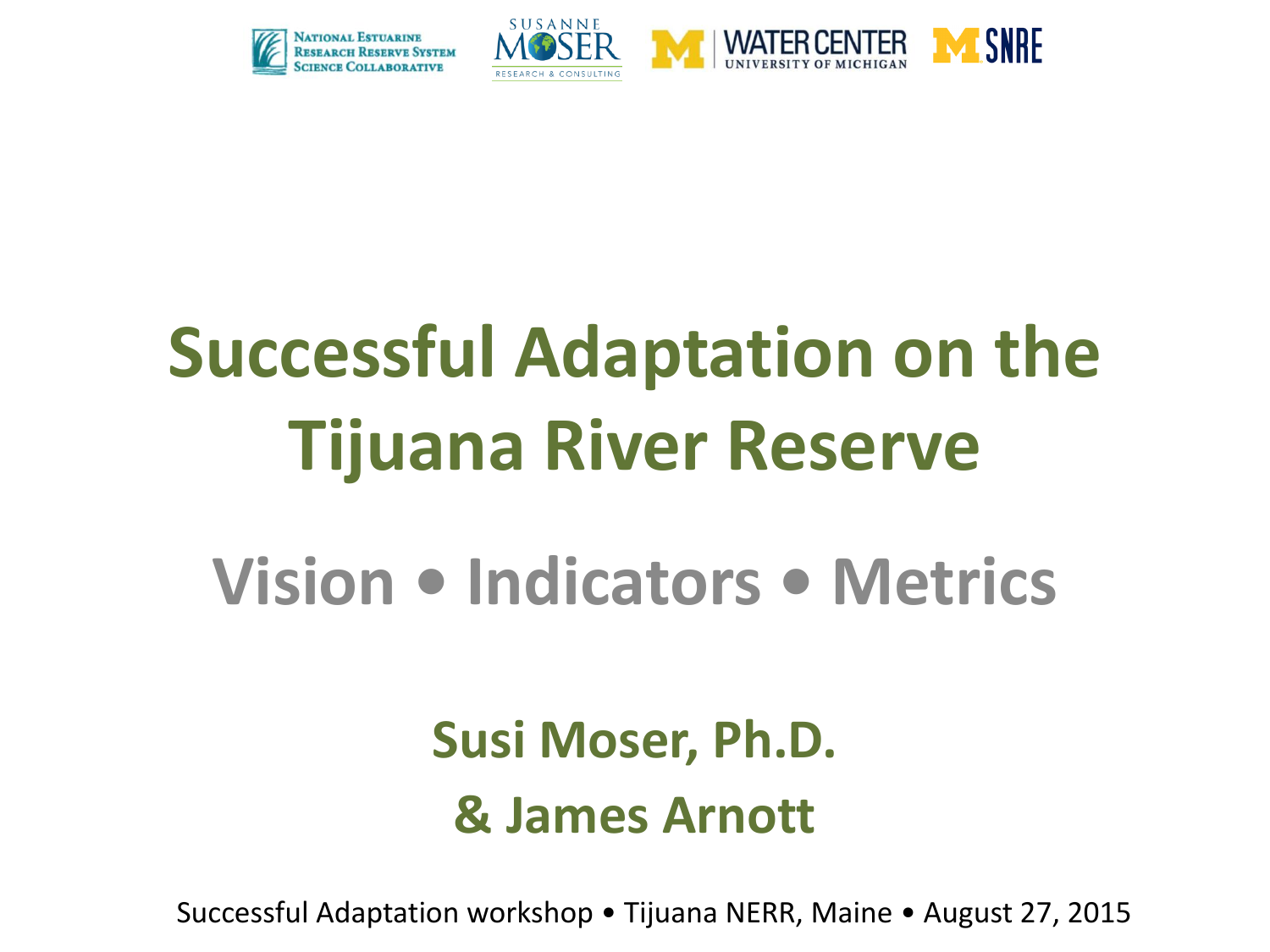## Where we're at

| <b>Time</b>                   | <b>WHAT</b>                                                                                                                                                                                 | <b>WHY</b>                                                                     |
|-------------------------------|---------------------------------------------------------------------------------------------------------------------------------------------------------------------------------------------|--------------------------------------------------------------------------------|
| am                            | Introduction to notion of adaptation<br><b>SUCCESS</b><br>Brainstorming of elements of a regional<br>vision of success<br>Indicators and metrics to track progress<br>toward regional goals |                                                                                |
|                               | <b>LUNCH</b>                                                                                                                                                                                |                                                                                |
| $1:10$ am                     | <b>Framing afternoon's discussion</b>                                                                                                                                                       | How do we build on the am's<br>work? How is it different?                      |
| $1:20-$<br>2:35 <sub>pm</sub> | Defining successful adaptation for the<br>Reserve, for programs & assessing<br>sensitivities to external factors                                                                            | Deepening into what success<br>means for you<br>Applying ideas, making it real |
| $2:35-$<br>2:45 <sub>pm</sub> | <b>BREAK</b>                                                                                                                                                                                |                                                                                |
| $2:45-$<br>3:45 <sub>pm</sub> | Identifying indicators and metrics and<br>making them work for the Reserve                                                                                                                  | Applying ideas, making them<br>strategic and useful                            |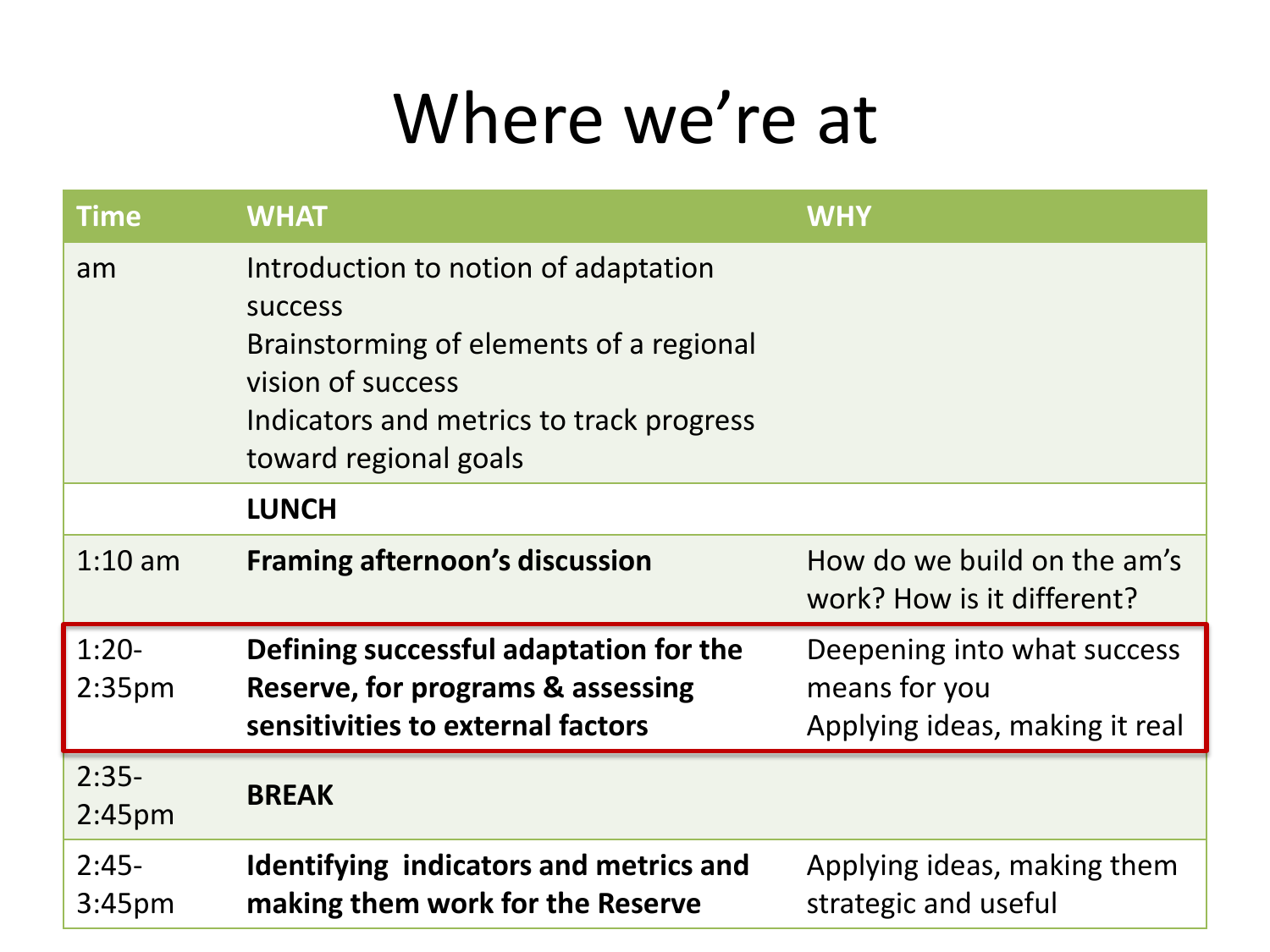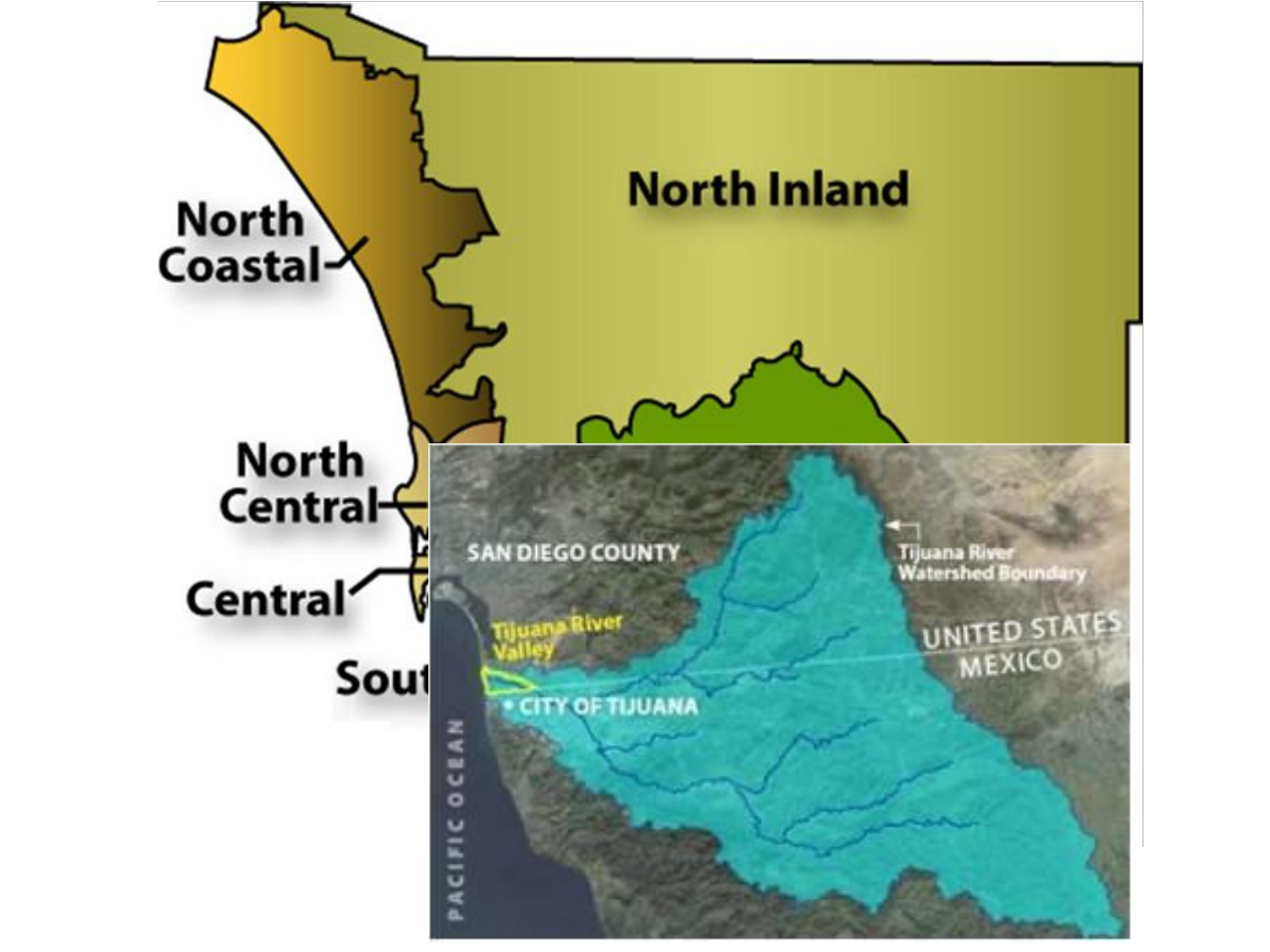# Elements of a Regional Vision of Success

- Physically (re)connected landscapes, functioning naturally (again)
- Communities are engaged, buy-into vision, have greater understanding of why/how
- Cultural/historic/pre-historic resources are inventoried, protection of sites prioritized, recognized as crucial element of adaptation
- Sense of community/family; human communities are connected; social capital
- Build on historical momentum and good successes achieved to date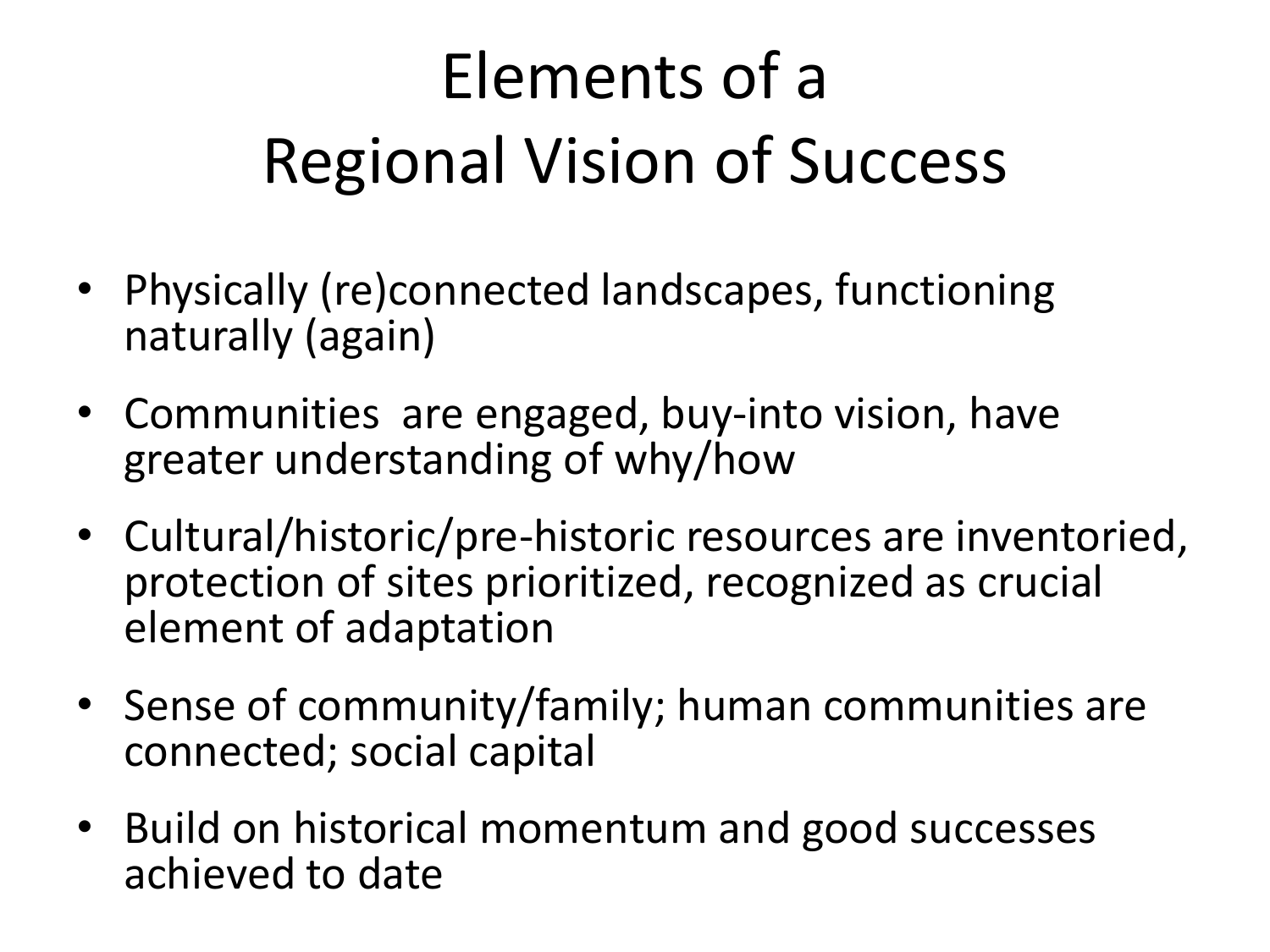### The Tijuana River NERR

#### **What does "successful adaptation to climate change" mean to you as a Reserve?**

**How can you contribute to successful adaptation of the region?**

AERIAL GUPPORT BY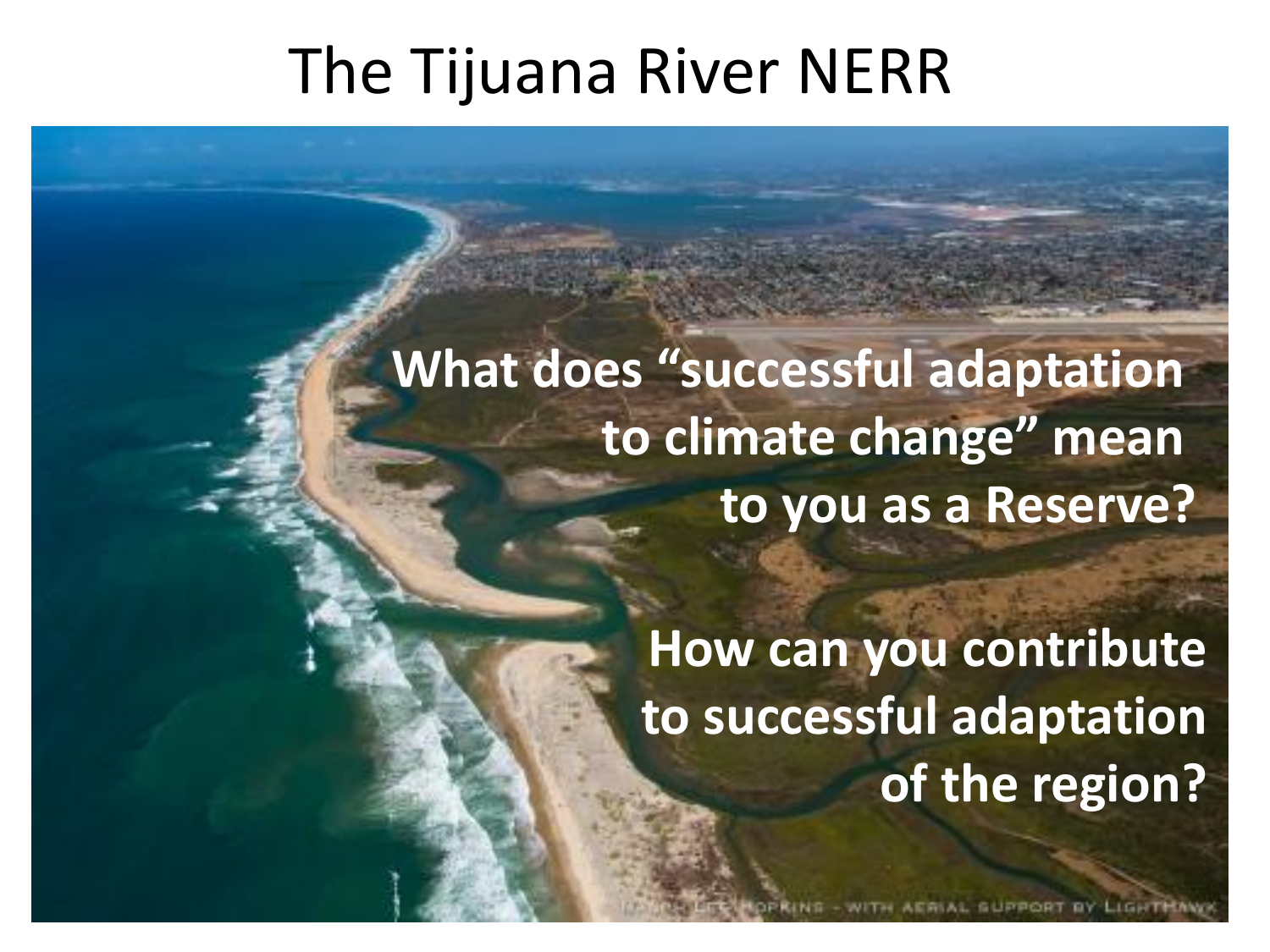### Success in All Dimensions of Adaptation

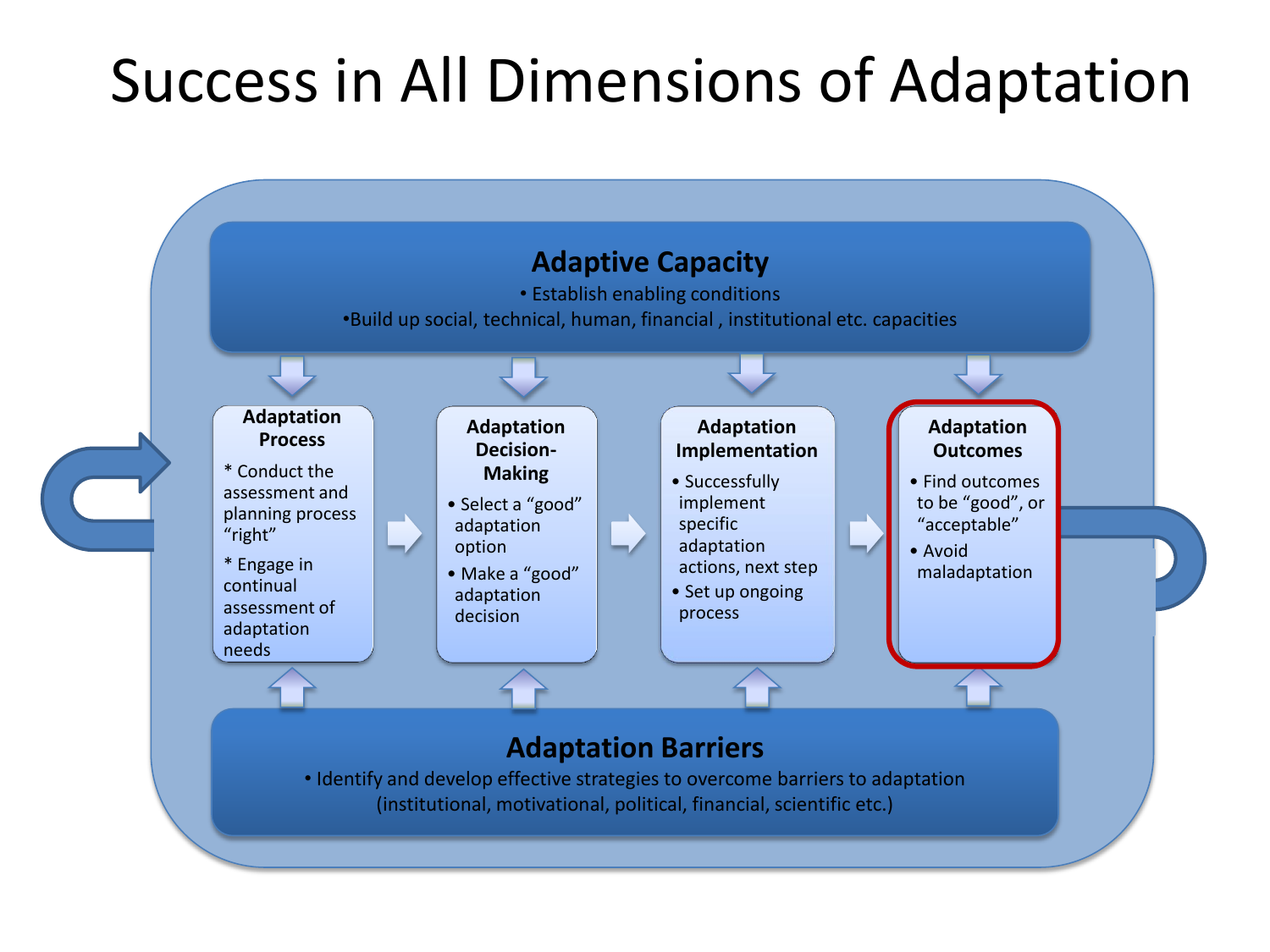# What are core elements of "successful adaptation" for the TRNERR?



- Let's brainstorm!
- Focus on the Reserve as a whole
- Focus first on ultimate success outcomes
- 15 min in break-outs
- Identify 2-3 Reservewide goals per group, get specific/real
- 15 min in large group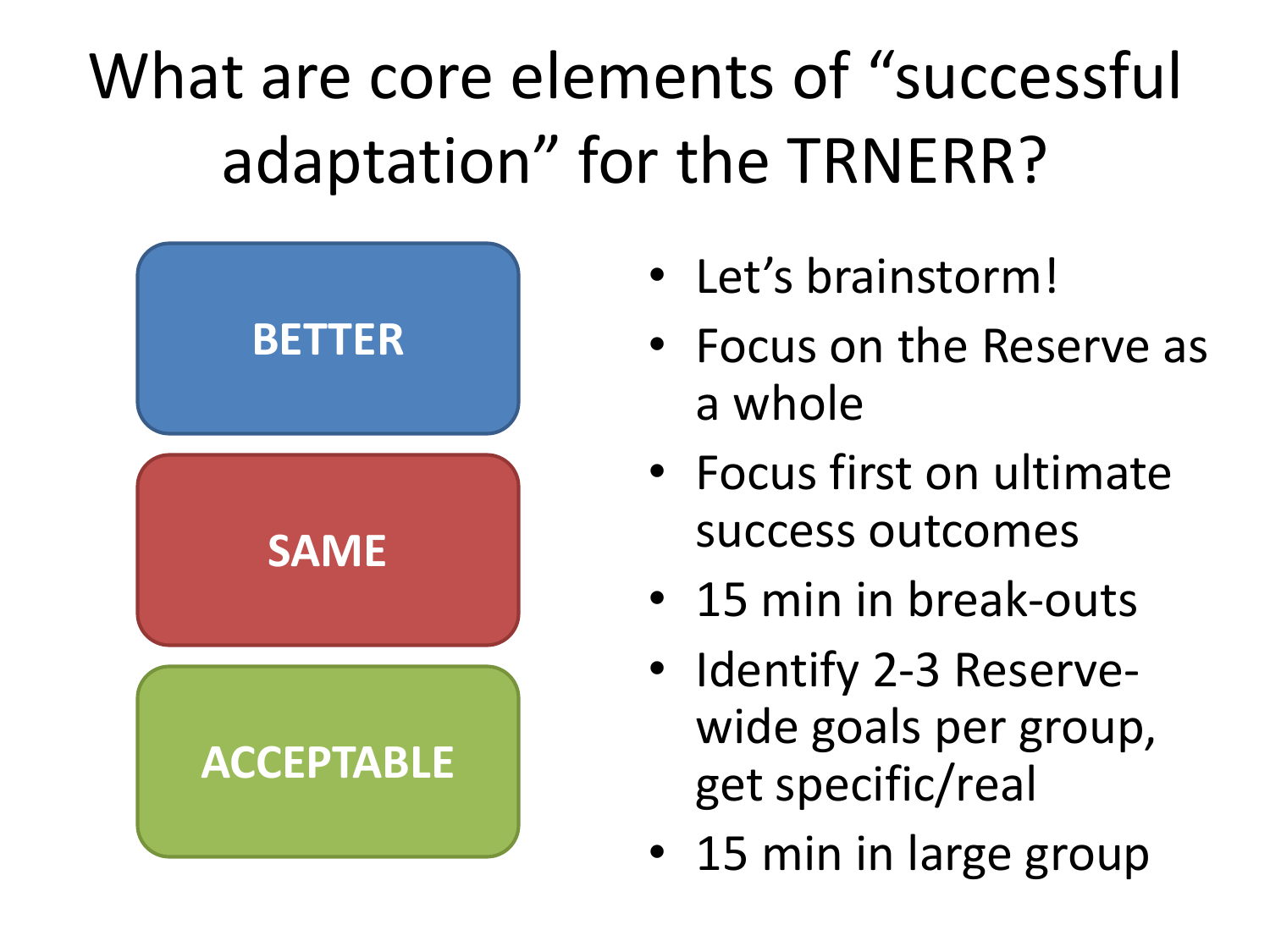## Core elements of "successful adaptation" for the TRNERR

•

•

•

•

•

•

- 
- •
	-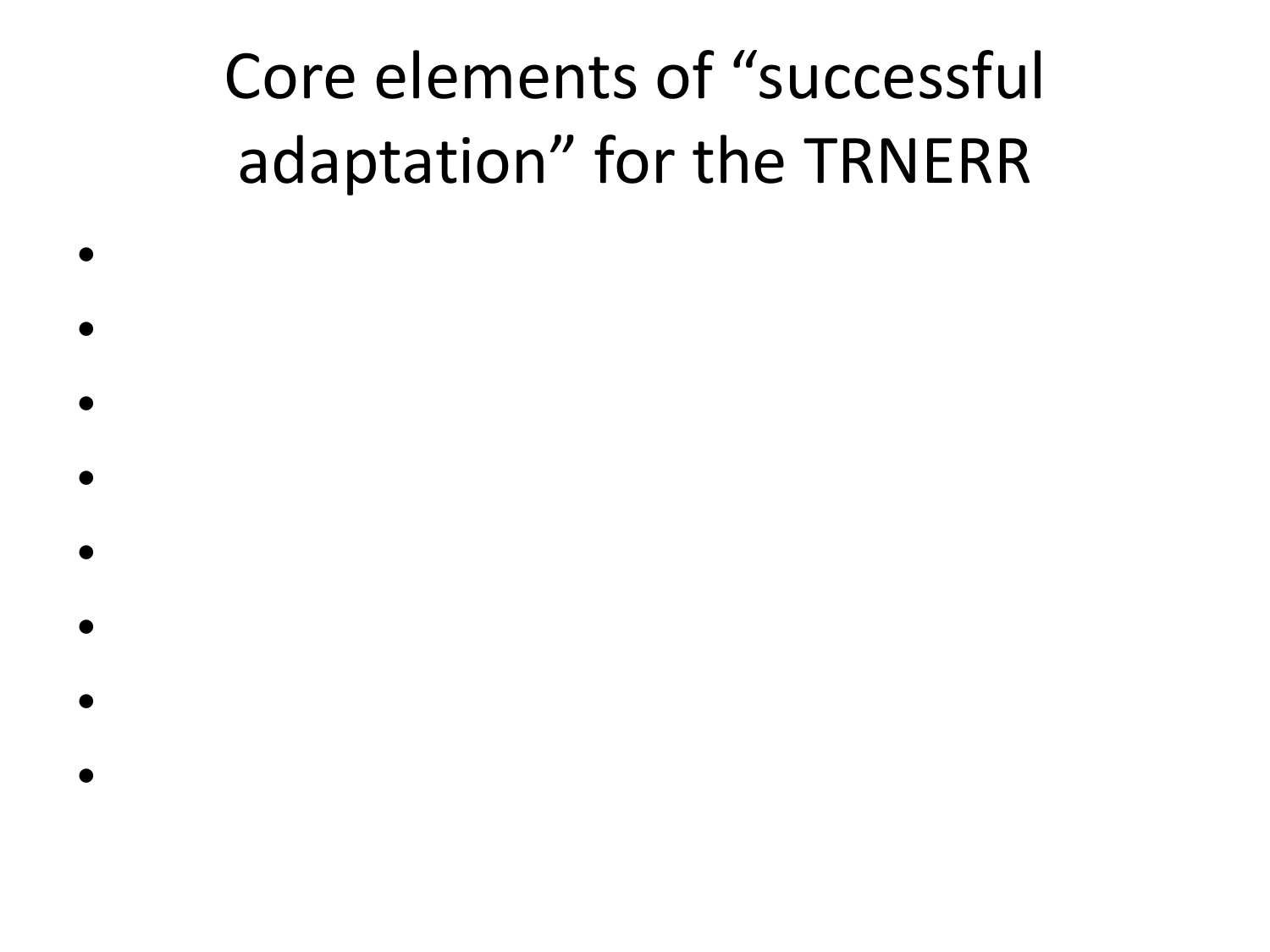# All hands on deck!



#### **The TRNERR programs**

- Education/outreach
- Research/restoration
- Stewardship/public access
- Training/binational
- Cultural/historical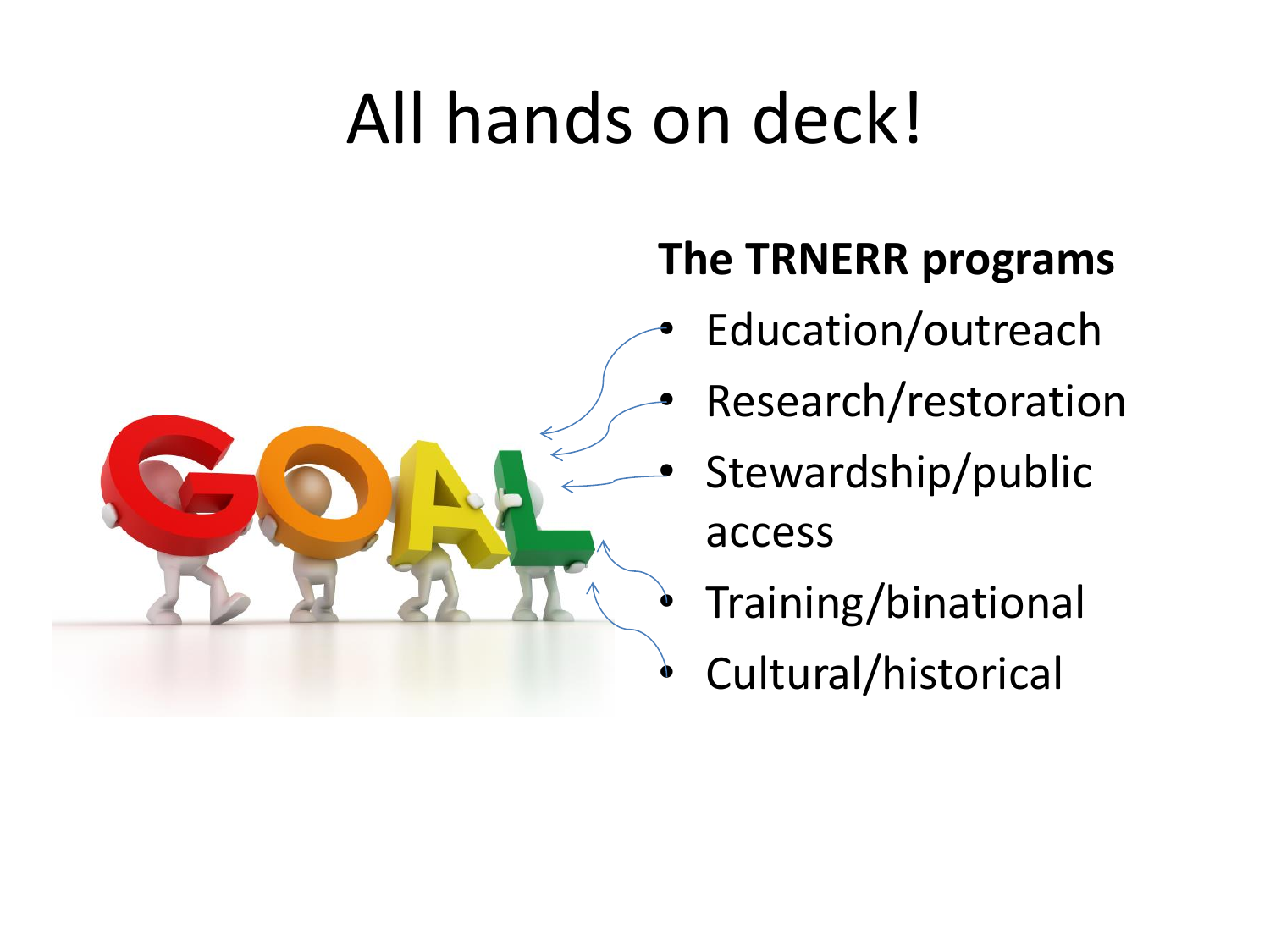# Envisioning "success" within your program

- Back into breakout groups
- With regard to overarching Reserve goal(s)
	- What would it mean to successfully adapt as a Program?
	- How do you successfully contribute to Reserve goals?
	- Where do you want to be in 10 years?
- Brainstorm 2-3 specific elements of Program success

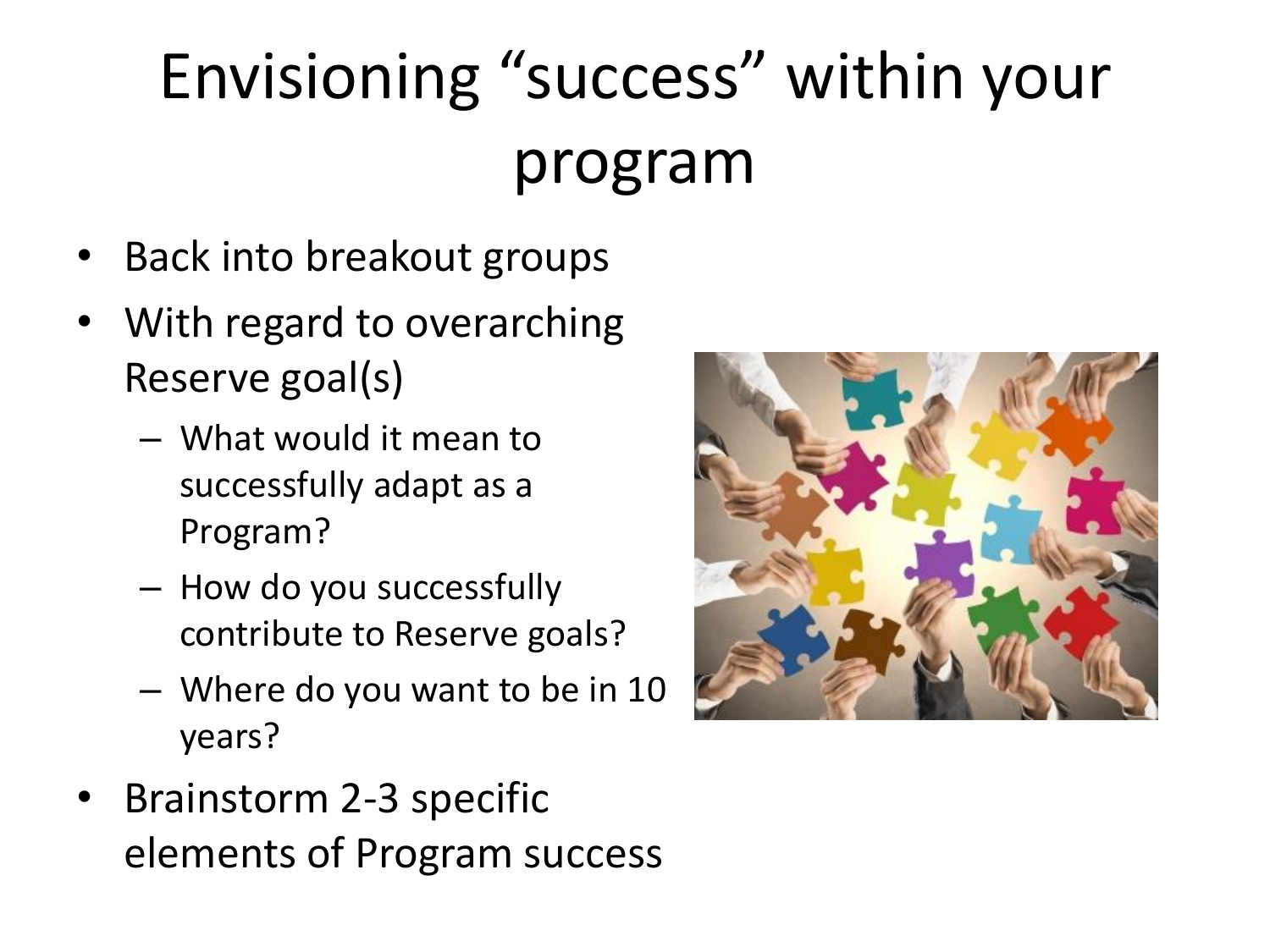## Report out & putting it all together

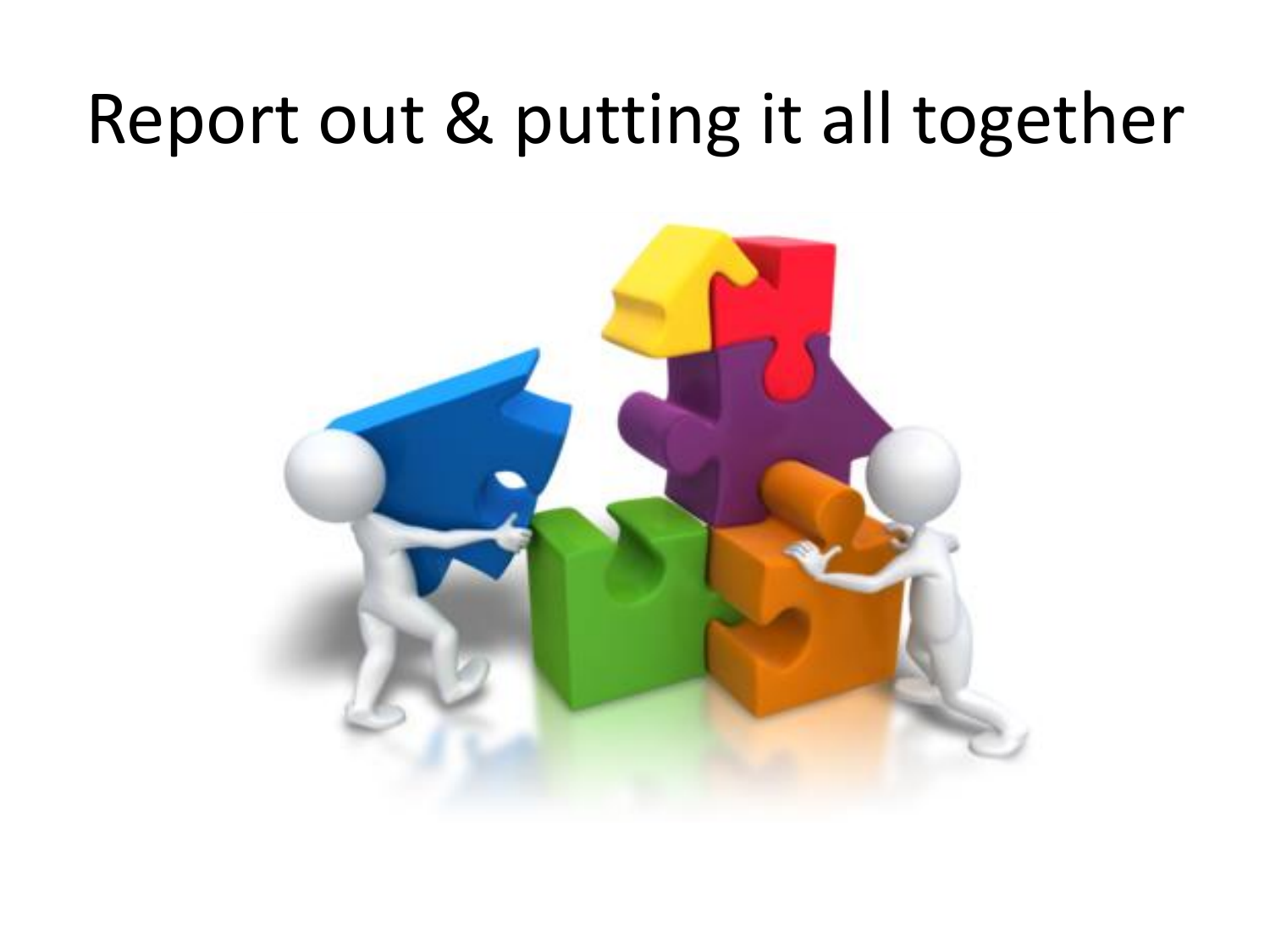In what ways are these successes sensitive to outside factors?

#### **TASK**

- Consider the **sensitivity**  of your vision/elements of success **to the climate scenarios**
- Consider the **sensitivity** of your vision/elements of success **to other**

**factors**



#### **KEY QUESTIONS**

- Are the goals achievable regardless of external changes/conditions?
- How might you need to shift strategies to still achieve your goals?
- Are their critical thresholds when the goals can no longer be achieved?
- Past that threshold, what is still achievable that is worthwhile?